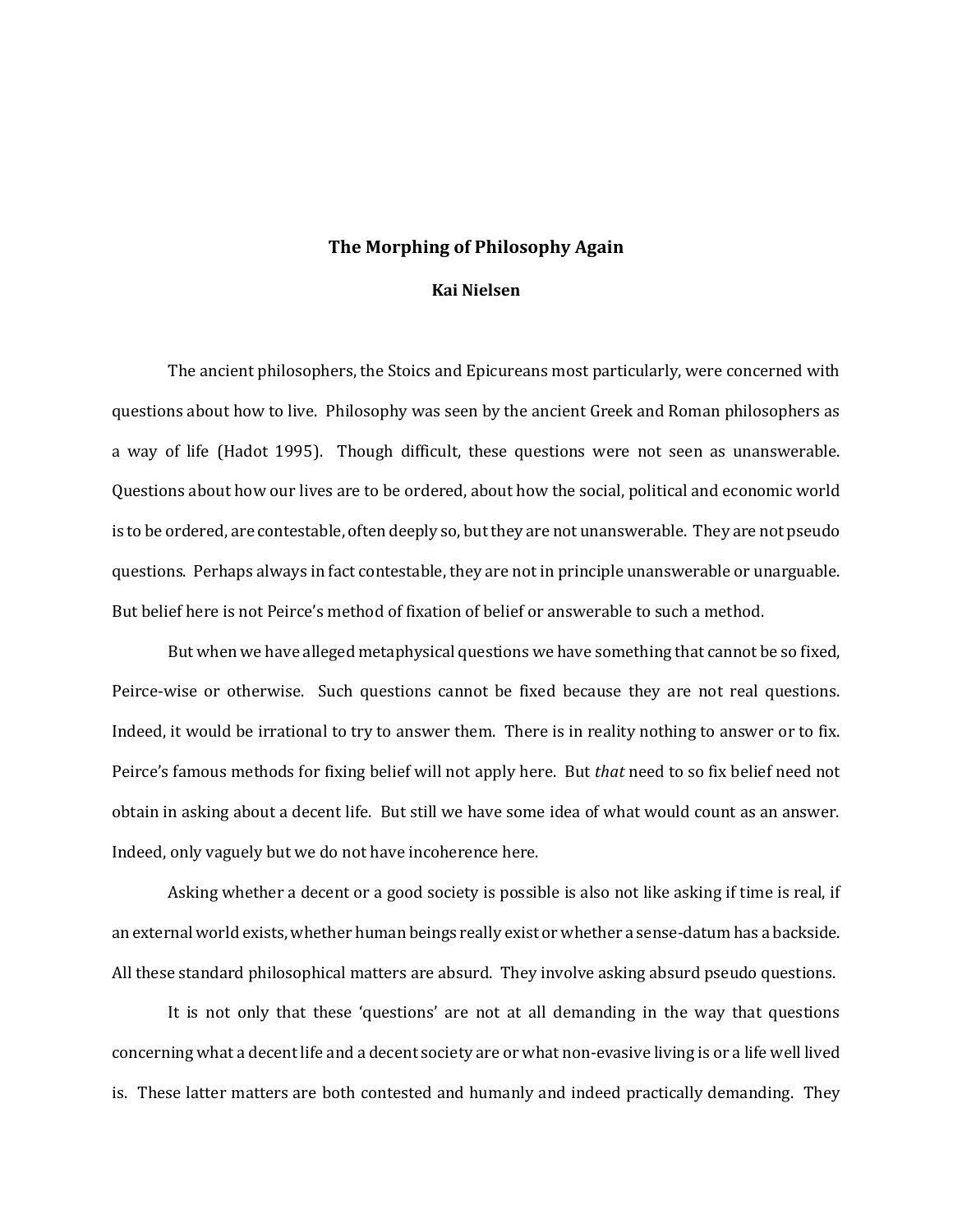engage us both intellectually and emotionally, indeed existentially in a way that asking whether time is real and the other above standard metaphysical questions are not. Such metaphysical matters are radically different from asking questions concerning ways of life, e.g. about a decent life, a worthwhile life, whether a better way of living than we have in our societies is possible, about a life well lived. These questions do not leave us utterly without a sensible or reasonable response or without some sense of a need for, even if only a utopian response, an engaging human response. Something that we care about rather than something which is just a puzzle for us to play around with and perhaps solve. The difference between these matters is obvious. The person who thinks that philosophy is just a matter of puzzle solving is one kind of human animal; the person who thinks philosophy concerns itself with the problems of life is another. Socrates, Wittgenstein, Dewey and Foucault, as different as they were, are the second kind of human being. They are not concerned with solving puzzles for their own sake. Philosophy for them is in some way a way of life. Pierre Hadot was onto something here, as was Hilary Putnam.

Asking whether a decent society is possible is indeed not just, if at all, a question for philosophy. It is something for all of us, though not exclusively, where we are living in a society, developed or not, where many people are impoverished and particularly in which poverty is increasing and where a few are getting much richer and more powerful and many are getting poorer. That is where the bite is felt most. Wages in the United States have remained stagnant over the last forty years. This is becoming the fate of many of us and it is quite unnecessary. But that is the way capitalism goes on for everybody but the superrich or the near superrich. Even the dwindling middle class, though not so severely as the precariat. To be concerned about this is not like concerning ourselves with asking and pondering if time is real, if there is an external world or whether sensedata have or even can have a backside. Philosophy seminars went on about these latter topics, particularly in Anglo-Saxon philosophy departments. The questions that were raised were artificial issues. Something of no human concern. Good, fun puzzles if one likes those sorts of things.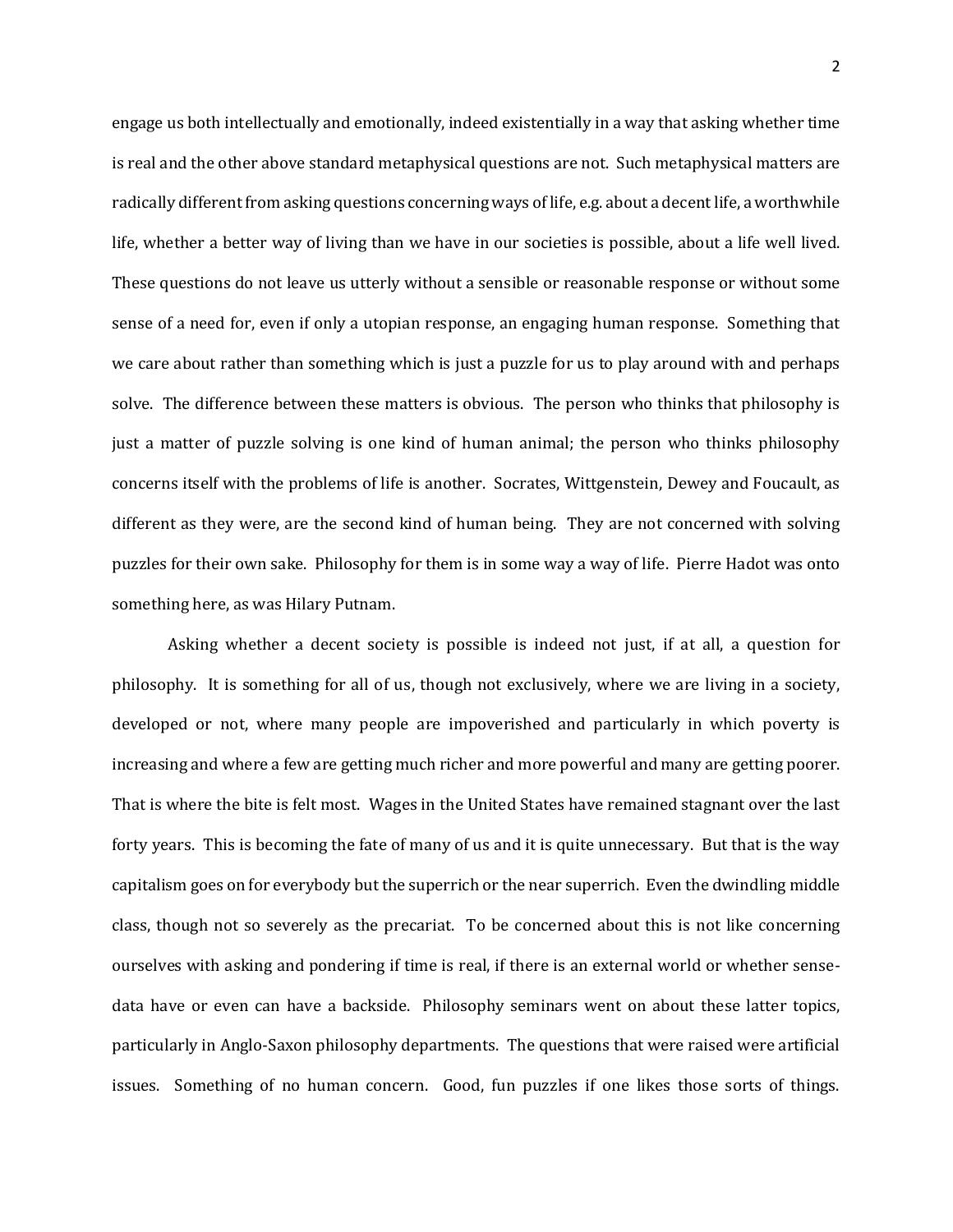Continental Philosophy had its silliness too, but it was different. Puzzle solving wasn't a big thing. All this was particularly distressing just after many of us had, in one way or another, experienced and often had been deeply affected by the horror of our world at war. Our philosophy classes often went on with such desert-island artificial issues, if they even properly could be called issues. There was no relation to experience of life, to what was going on in the world. A central puzzle was whether we could prove there was one. Philosophy seemed just to be fiddling while Rome burned. There is disaster all around us and we philosophers fiddled away at doing philosophy.

We are still doing much the same thing, though not quite as blatantly with the demise of British empiricism and Continental rationalism. Though with Hume on the one hand and Spinoza on the other, things were in a way better. They did not fit with Hobbes's caustic observation that there is nothing so absurd as something some old philosopher will not say. Spinoza and Hume were philosophers having their answers to the problems of life. But that was not true of much of philosophy. Think, for example, particularly of Berkeley and Leibnitz and the way they were taught and as philosophy as taught by so-called Marxians in the so-called Age of Analysis.

I was never big on 'form of *lifeless givens*' or windowless monads. We were confronted when I was a graduate student with a lot of artificial puzzles having little or no human concern. A lot of fiddling away while the problems of life were ignored. The study of John Dewey, while I was still green behind the ears, was for me a great relief. Without Dewey and without a concomitant study of literature, I would have never gone on with philosophy. Though some of my teachers told me that perhaps what Dewey was doing may have some interest but it wasn't philosophy. But I persisted as I went on trying to write a novel.

A little later, when logical positivism came along in North America and, still later, Wittgenstein, both were a great relief for me and for many others. What we were doing, if we did philosophy, during much of my student time was concerning ourselves with absurd pseudo issues raising silly intellectual puzzles, Alice in Wonderland style. I was cured of metaphysics forever by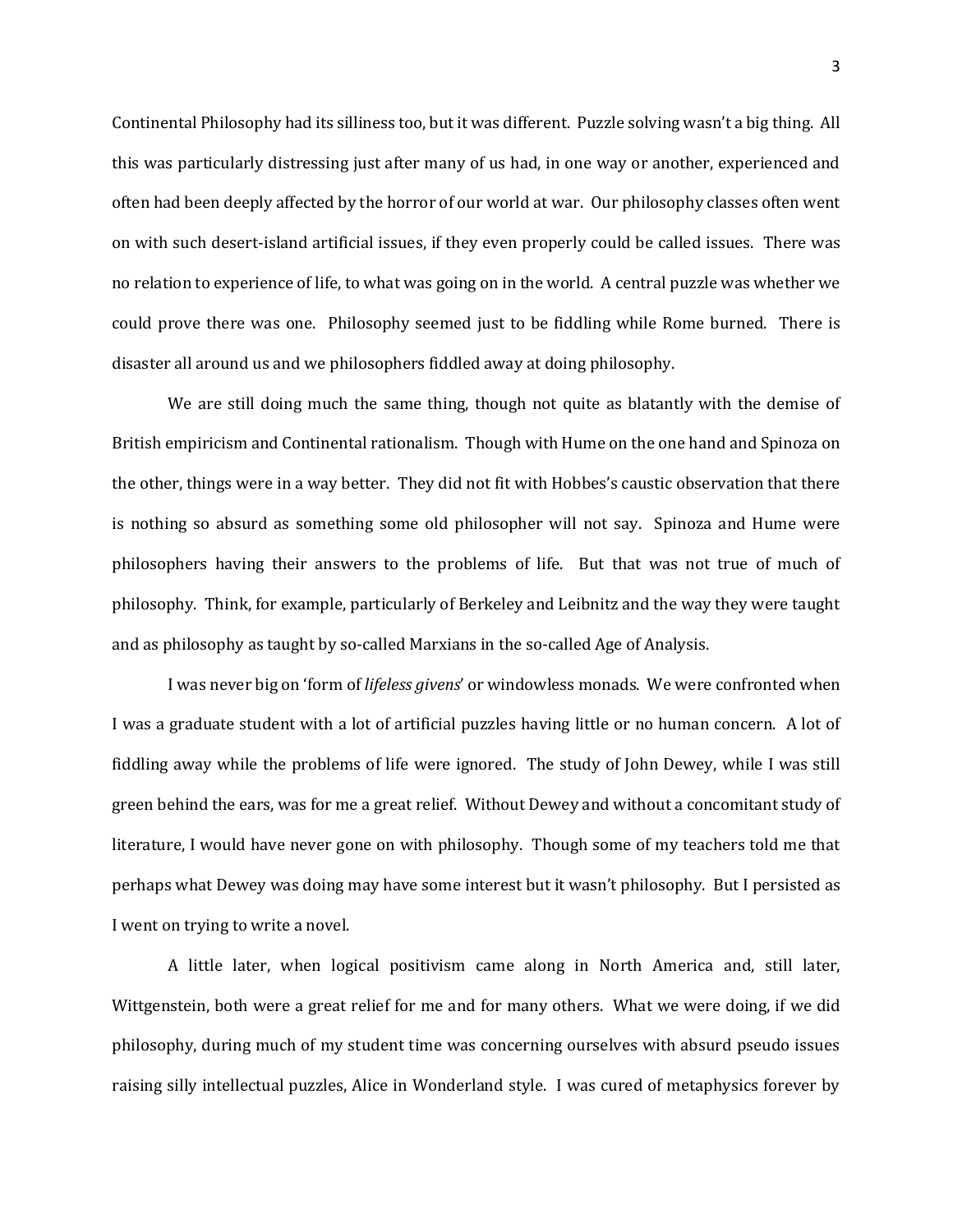the combined forces of Dewey, Reichenbach and Wittgenstein, though all in different ways. Though they might not like me putting it this way, they all had an existential philosophical problems. But to remind ourselves again, there are these existential problems such as trying to make sense of our lives or articulate what a decent or even a good life or a life well lived would be. We need not be so caught in our tangled lives that we are so humanly incapacitated that we cannot get something of a grip on these matters. They have an existential bite or demand on us often in ways that are confused or at least confusing, but not necessarily utterly so. Our perplexities here are not like metaphysical or epistemological or even meta-ethical or meta-political questions which have little such existential bite or tug. 'Are there other minds?' is not like 'Can we have a humanizing social and personal life?' Can we say with any cogency what a life well lived is?

Can we forge and sustain such lives? Trying to get a grip on something that is decent we human beings cross-culturally will not always or even usually sing the same tune and even when we try to it will not be to the same tone. Human cultural differences run deep. Even philosophical issues in different cultures are significantly different. We do not even have a sense of what it would be like for something to be unreal in much philosophy. It is not that we don't sing the same tune when it comes to philosophy but we don't understand how to so sing at all. It is not like being able to solve crossword puzzles. That is not the triviality of metaphysics. With such philosophical puzzles as it sets for us we are utterly lost to a knowing of when something is significant and when they are not. If we become like Jaspers, Heidegger or Derrida we just end up making strange noises. And some people are conned into believing something significant is going on.

With problems of life or how to live things are different. We may well have a feeling that life is just one damn thing after another until we go kaput. We may come to believe that is how any tough-minded person will see things. Moreover, we will also see that philosophy, even if it is well done, will not answer to such feelings either to show how this skeptical response is on the mark or that there is a way of life that is a good and decent life, a life well lived.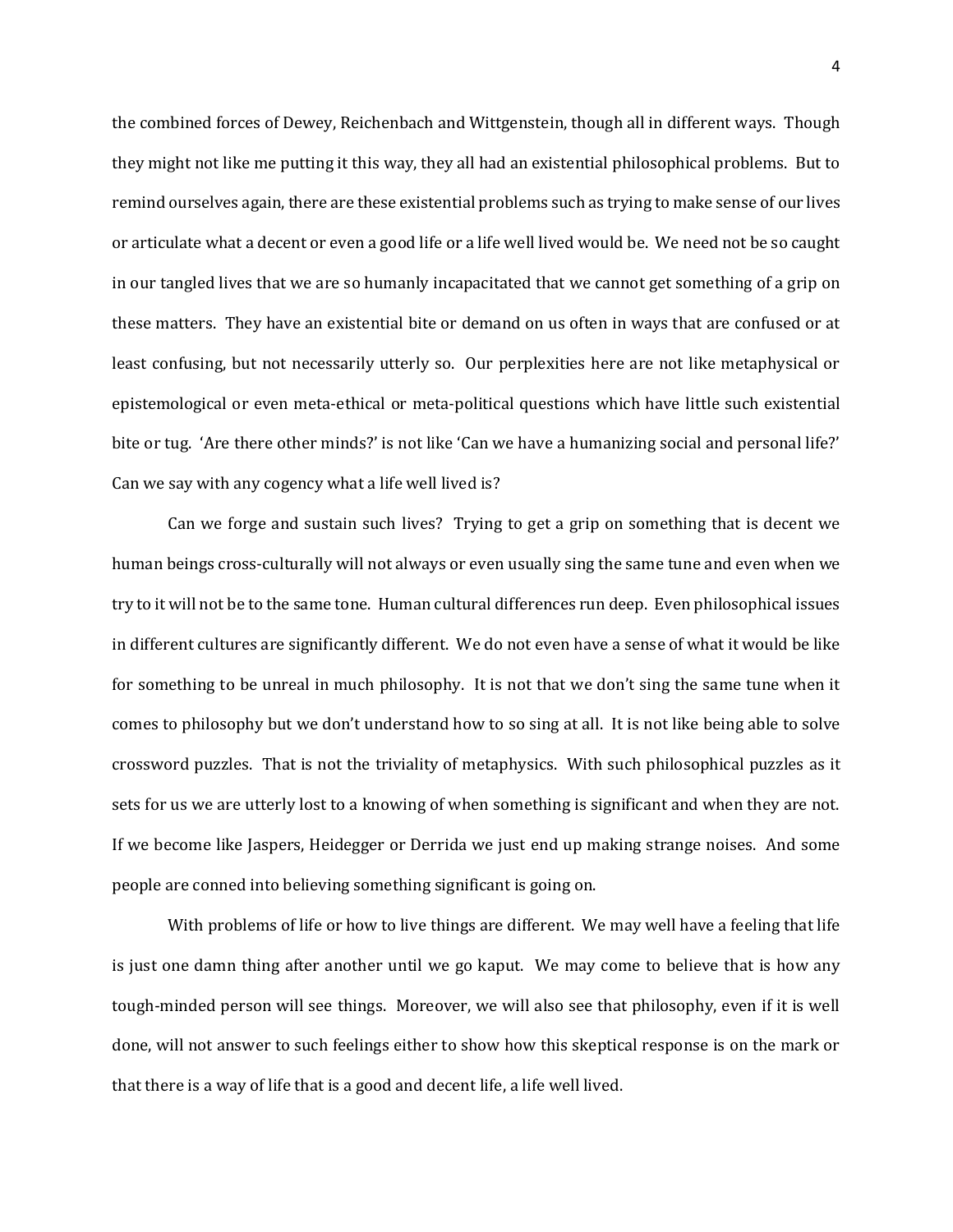Is there a way of life that answers to our interests? To our 'true interests' if there is such a thing? Is there something that really answers to our interests and that grips us? What goes on here is very different than when we try to wonder whether we can know or doubt that the external world exists, whether solipsism is so and our other idle questions of doubtful sensibility that we can and should set aside. Sometimes matters that are self-contradictory and thus are logically contentless and are logically unanswerable unreal questions though less obviously so than wondering whether there can be round squares. Is this the way of philosophy? Is this the way to go on the *philosophenweg*?

By contrast, whether we have fascist, socialist or a socialist liberal order (a Millian Deweyian one) or, to come to the present, whether the Golden Dawn or ISIS prevails are not humanly indifferent questions. They are not just little puzzles or even big ones. Indeed, they are not puzzles at all. They are, rather, humanly challenging and indeed sometimes threatening, such as whether we will have a social liberal social order or a left-wing social order rather than a Hayekian-Friedman one or whether a German style ordo-liberalism or a neo-liberalism which is a denial of almost everything classical liberalism stood for. Or to take something specific: what should we do, against all reasonable expectation of its *desirability,* if Donald Trump becomes the next President of the United States? Hunker down?

Philosophy's artificial philosophical puzzles are not like political or religious convictions. However, particularly of late in many developed countries, things are changing. There are many who rather complacently and automatically have a religious identification of a mild sort without much of anything in the way of religious convictions. They do not passionately hold religious beliefs but they go along with the conventional flow. Jewish, Christian, Islamic, Buddhist, Hindu, etc., whatever culture they are in, without getting excited or really caring about them. It is a doing of the thing done without concerning religious, moral or political commitment. This is something clearly true of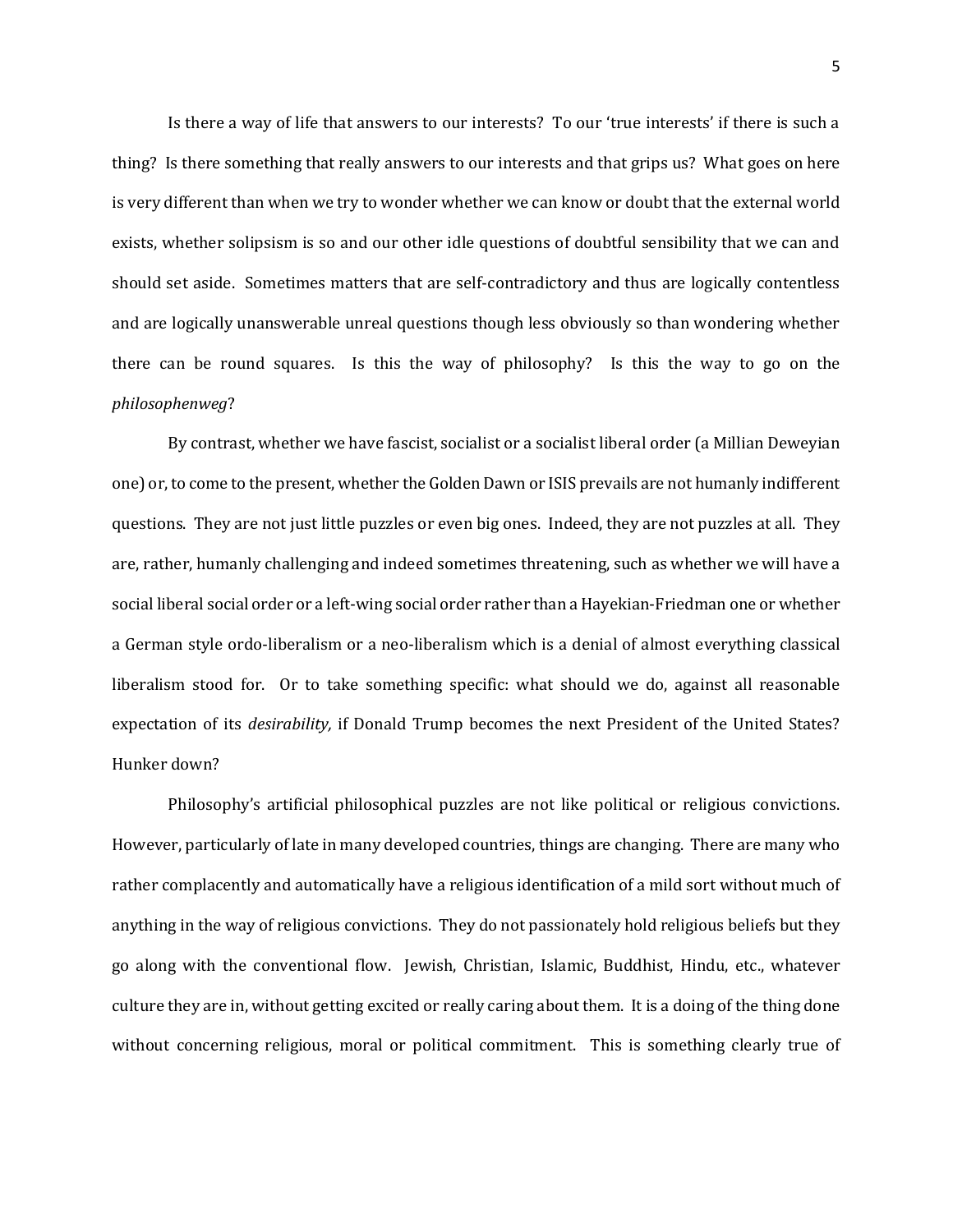developed societies. Quebec, a nominally Catholic society, accepts physician assisted death in certain circumstances. In Italy fewer people go to mass.

There are, of course, some true believers but more and more they tend to be the poorer, less educated members of society and people in Third World countries. There are, of course, passionate Barthian type believers even among intellectuals, but they are increasingly off the cultural radar. For the wealthy, the dwindling middle class, *some* semi-educated, there is little in the way of faith. There is *sometimes* by contrast considerable religious belief among the impoverished and poorly educated in all societies, though less so in Europe. There are many in the slums of India, the Philippines and in Africa. But where security and some wellbeing obtains, religious conviction tends to wither away or remain mildly as a purely cultural convention, but it does not generate a secular humanism or anything like it. Religious devotion then plays less and less a part in people's lives in developed countries. This religious indifference though is seldom accompanied by secular commitment. Even a concern with *laicity.* Television, secular and usually non-religious but not anti-religious activities, are far more popular than religious services. In such circumstances people tend not to bother as much, if at all, about church, synagogue or mosque. As long as religion does not come under attack or its commitment is required there is now, and increasingly so, little fuss about religion one way or another. The attitude is don't bother about such matters but don't get steamed up about them up either. Atheism, for many of those steamed up, goes along with Communism as something to be firmly eschewed. Some will say that Donald Trump has got it right. Obama, Trump claims, is a socialist. Bernie Sanders, in being a declared democratic socialist, is in reality, Trumpists claim, a communist hooked on matters that Trump takes to be the evil heart of darkness.

Trump's remarks here are plainly propagandistic either deliberately deceptively or as a matter of gross ignorance on Trump's part. More likely the former. But either way it works against a decent way of life. It generates fear and hate of different others. Something that goes on so often in many different cultures. People too often do not cotton to different others. It neither goes well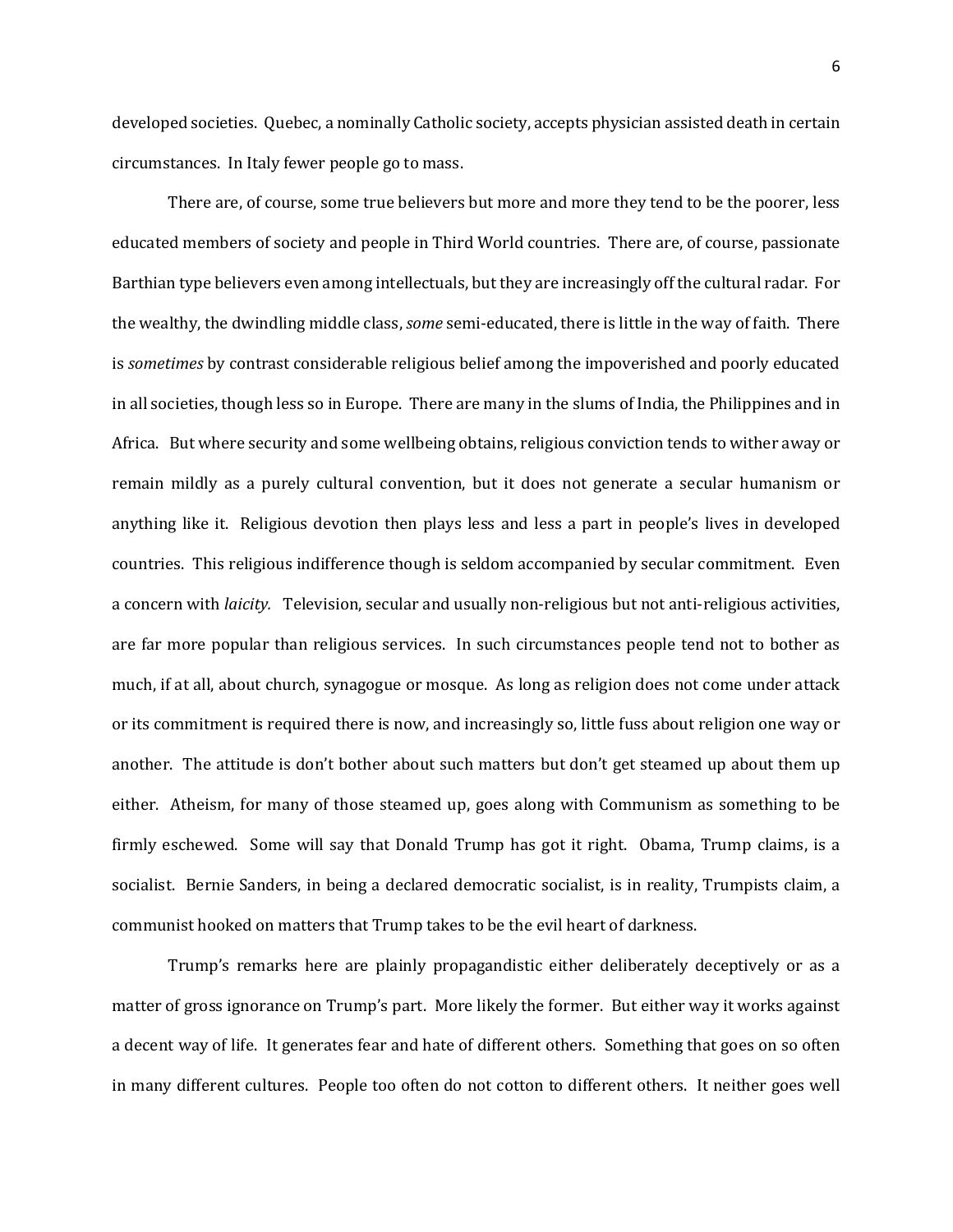with a Hayekian conservative nor, of course, with a Rawlsian liberal. Where Trump's way is successful, it contributes to dumbing down and to a bad politics rooted in fear and even hatred of Moslems. There is a propagandistic stirring up of seeing Moslems as a dangerous bunch. There are dangerous Moslems, dangerous Christians, dangerous Jews, dangerous atheists, but the vast majority of all of them are not dangerous.

Matters concerning how to live cut far more deeply than our (implicit or explicit) metaphysical beliefs. Whether we are monist or dualist, idealist or materialist or naturalist or Thomist or just ignore such matters or are utterly unknowing of them or uncaring of them, we can *know* that an external world exists or just take it on reasonable trust that there obviously is. It is crazy to doubt it or even try to. However, it very much matters how we live and should live. That is something we want to untangle if we can. Whether we are de Sadian or John Stuart Millian or a Nozickian liberatarian or a Rawlsian liberal socialist or a Catholic or a Quaker or a Buddhist or a Marxian how we are to live normally will matter to us.

There is over such matters, though in varying degrees, sometimes deep differences about what is a good or decent life or a life well lived. These are matters that often profoundly affect us that musings about whether we can know or not know if there is an external world certainly do not. We, normally at least, do not get worked up over such matters. They may be puzzles that some of us may find interesting, even for some of us fascinating or intriguing, though not for me. I found such philosophical talk a pointless bore. They are not like form of life changes such as whether there should be capitalist powers determining how things go or socialist ones or anarchist ones. There are similar conflicts over being religious and if so how. Should we take a way of faith? Should we believe in God? And if we have or take a religious faith, should we be Jews, Christians, Moslems, Buddhists, Hindus or something else? And if so what kind of Jew, Christian, Moslem, etc.? What kind of Moslem you are may be a matter of life or death in Saudi Arabia. After struggling with these things do we become atheists or agnostics or just let such matters fade away uncommittedly? Or whether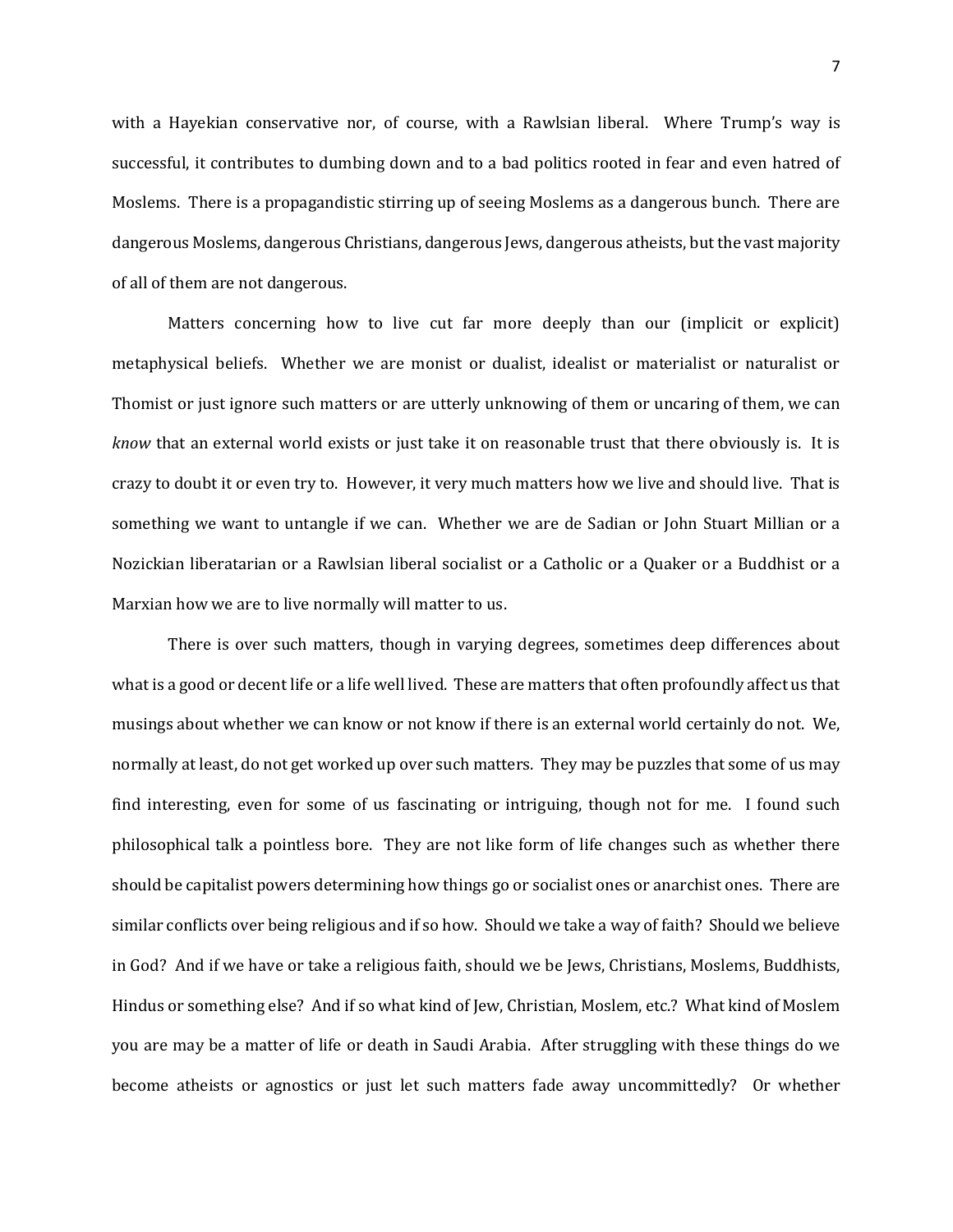materialism is, as Santayana took it to be, a matter of animal faith or for strictly philosophical argument or instead a matter of attitude or any of these seemingly momentous matters? These form of life matters are not like the earlier mentioned metaphysical matters mere puzzles. They are by contrast things that can really matter to many of us, perhaps most of us. Things that we do care about and should care about. Is there any getting it right here? And can philosophy help in getting that?

Consider in this vein whether we should be a conservative or a Rawlsian social liberal or something else entirely. A Marxist or Anarchist perhaps. This is something which is not just a mere puzzle. It is something we are very likely to care about. If we don't we should. It matters to individuals and sometimes for the world. It is not *just* a matter of intellectual orientation. But people who differ, or think they do, about whether they can prove there is an external world or disprove it or whether there are other minds or whether sense-data can have another side are just playing around with mere puzzles. The same thing is true, though less obviously, whether we can have grounds for materialism (what is now often called physicalism) or whether such a belief is grounded or not grounded or just existential choice or is a matter of animal faith as Santayana thought. For one who claims that there is a sharp and important contrast here, whether it is a matter of reason and not animal faith or inclination or enculturation, it is not unreasonable to believe that it is not settled and cannot be settled by rationality or reasonability alone or perhaps even at all. It is not a claim of reason or at least that reason is not decisive here.

Concerning this some might just shrug their shoulders. If we want, they might claim, but again we need not, we can just comfortably keep on playing with these puzzles including the last one just for the fun of it. Just for our entertainment or amusement. There is nothing irrational here. Just peculiar and pointless. Criticism of so going on may be itself ungrounded. But to say that doing such philosophy is perfectly alright is holistically irresponsible. It is a nullity but it all the same is good clean fun for some.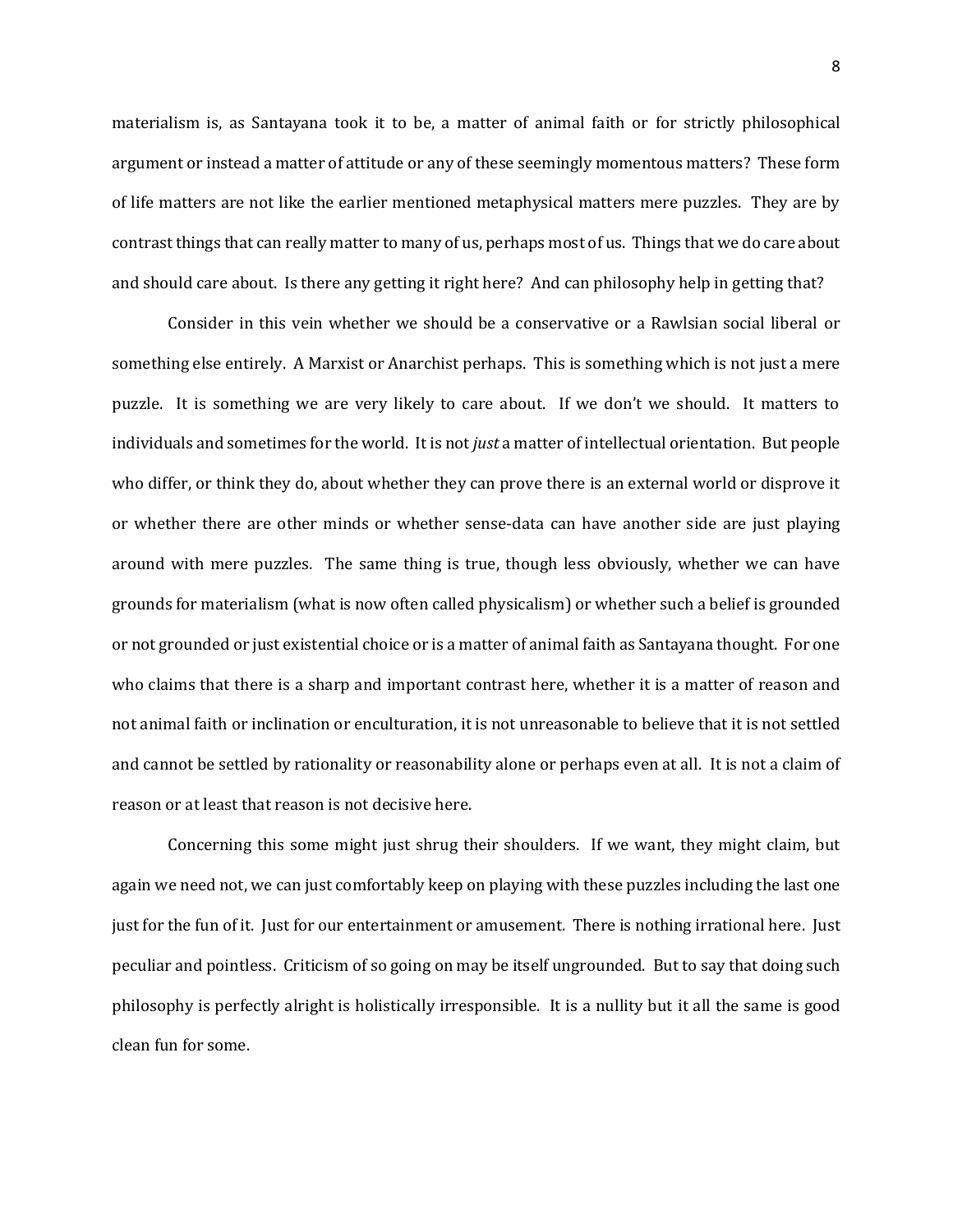There are things by contrast that we human beings normally care about that need our attention and should have it. Things that grab our attention intellectually as well as morally and emotionally. To get intellectual stimulus we need not spend time with *such* sterile forms of cognitive puzzlement as metaphysics dishes out. We have some understanding concerning how to live and how to have a decent and indeed a good world conducive to human flourishing. There are good human reasons for trying to sharpen it. Philosophers, but of course not only or even predominantly philosophers, can reasonably so devote themselves and stop playing around with mere puzzles such as the metaphysical ones or epistemological ones. That is not the only way to exercise our cognitive powers. But it is one way. But people don't have to go around being cleverly trivial. And they should not. We can have and should deploy a reasonably robust sense of how to confront matters of how to live. Such matters are not in for decommissioning.

Purely metaphysical questions, or so they are called by some philosophers, such as whether time is real or that there are or even can be 'spiritual bodies' or souls or immortality should be put out to pasture. Still, we should instead face what our world is actually like. We should stop seeking out a Big Other; being wisdom seekers, as Jacques Lacan proclaimed, is something we should stop.

Our world is often hellish and people do not like to acknowledge that. People are not infrequently in a state of denial about that but that need not be so. Or instead *at least* perhaps it could become less so. Yet hellishness, in one degree or another, is widespread. There are places where badness just abounds. In either event, it is something to be overcome. Baltimore and New York City are merely bad. Cairo and Damascus are hellish. Stockholm, Amsterdam and Copenhagen are neither hellish nor bad but they are not Shangri-La's either.

It is not enough merely to have an idea of what it would be like for a place (a city, a society, a nation, the world) to be decent. We need to know how to get cities, societies, nations and the world to be decent or to be on the road to becoming decent. It is clear enough where in all the many cases that some level of decency obtains or fails to obtain. Even if we compare the contemporary United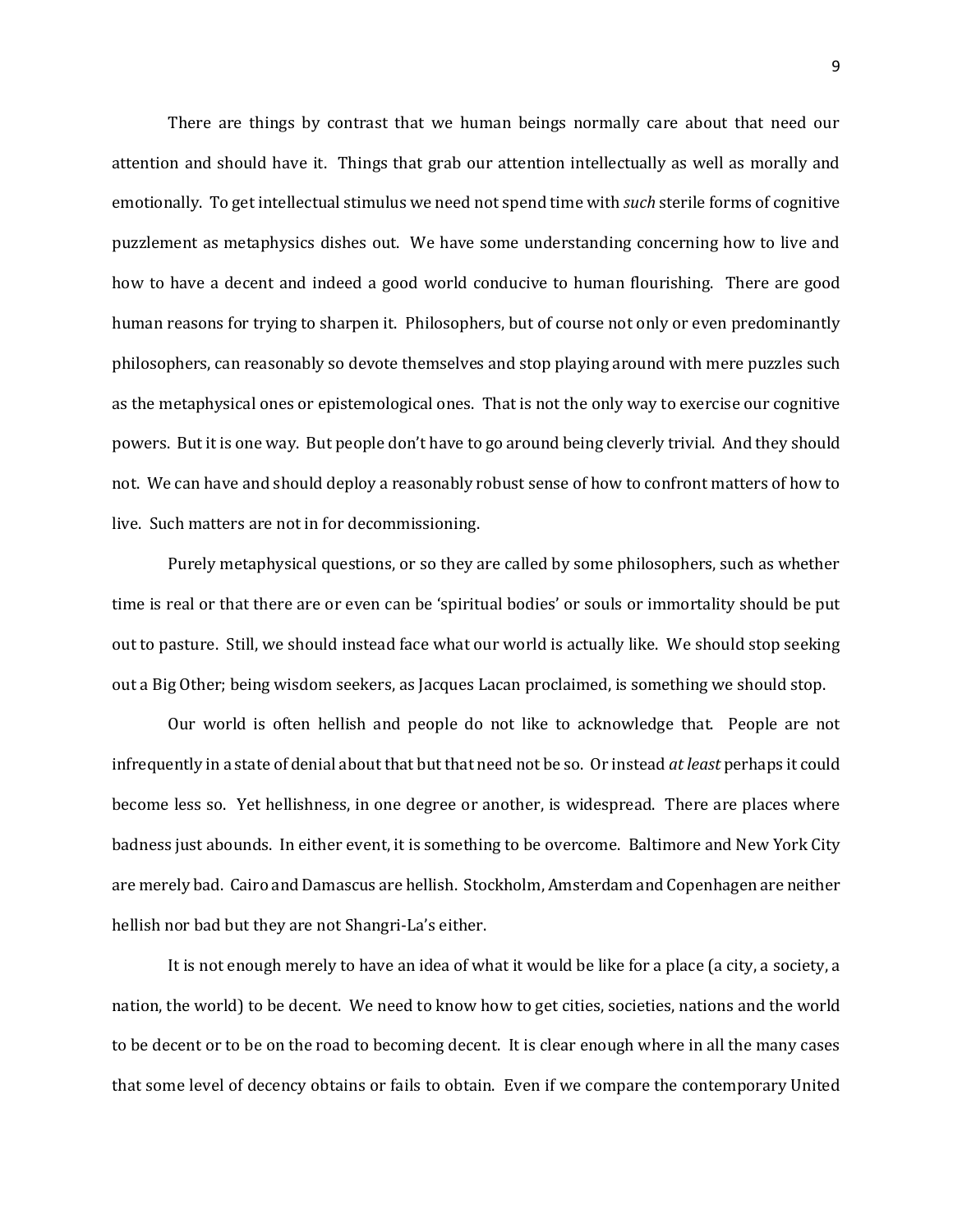States and Sweden we get a clear knowledge that can be free of bewitchment by ideology in which Sweden wins over the United States in terms of a decent living for their populations. And when we compare Sweden and South Sudan the differences are glaringly obvious. But then there is the puzzling case of good and bad in Switzerland. Direct democracy and a citizen army along with ill treatment of their many guest workers and their capitalism. They all abide Switzerland.

When we go very cross-culturally and historically we get even wider differences in decency and its lack. Compare the Incas and the Aztecs at the time of their imperial cultural flourishing with contemporary Switzerland or Uruguay. It is clear enough who wins out. We may acknowledge cultural relativism, ideology, as a matter of factual indeterminacy or even what has been called, though mistakenly, essential contestedness. But if there is no essentialism. As there is not, there is no essential contestedness either. And while there is a lot of indeterminacy around, or at least apparent indeterminacy, there is little such cross-cultural understanding achieved. We human beings, if not racist, are in varying degrees ethnocentric. There is no ready escaping of that. Perhaps none at all of non-ethnocentricity. I am not happy with people who talk too loud in restaurants or spit on the streets. Perhaps I am mildly ethnocentric here. But I don't proclaim it. Am I ethnocentric here?

Still, all is not indecency. I notice with gratitude people who kindly and helpfully treat me as one of the aged. But as I toddle along to my café I see beggars and people examining cigarette disposal boxes for cigarette butts to smoke. How can Montreal, a reasonably wealthy city, have that? Quebec is not Sweden or Switzerland but we are not South Sudan or Haiti either. Even where there is some decency there is a lot of indecency there as well.

Things in the world could be a lot more decent and indeed better than they are now. We need to understand that and to act on that understanding and not merely to describe how there is and could be such indecency or sometimes such beastliness. Think of what is going on in Syria (2015) and of ISIS and of Saudi Arabia. Think of what Saudi Arabia (in 2016) is doing in Yemen with the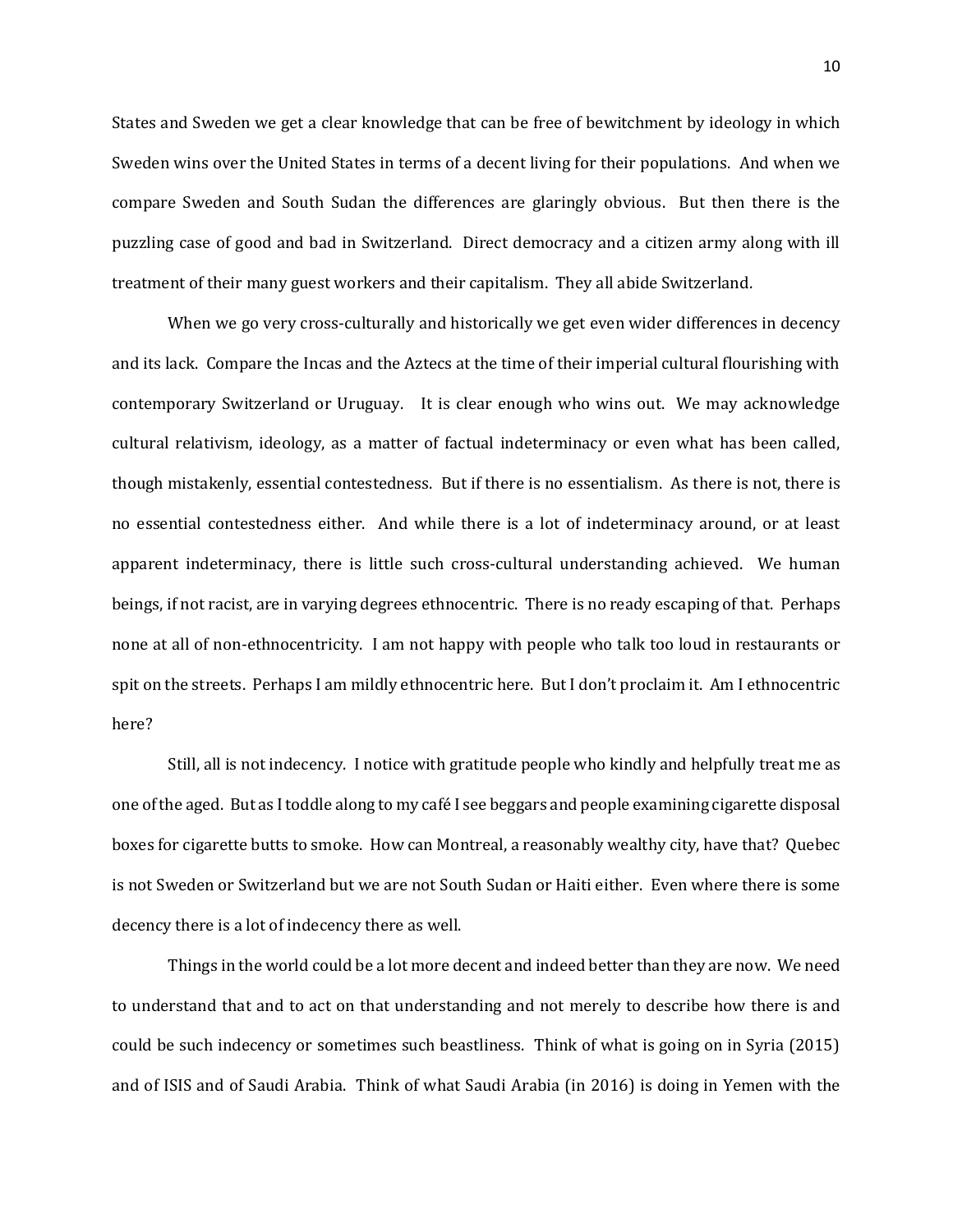support of the United States. But we also have to act on an operational causal idea of how to bring decency and non-beastliness about and how to sustain decency and non-beastliness and act on them. We need to grasp the causal mechanisms here and to work with them. That must be the kind of society we will have. Description, even if accurate, is not enough. What is needed is action with an understanding of causal effectiveness. And for this to be fruitful there must be the necessary causal mechanisms and their being applied. Something that Thorsten Veblen taught us some time ago. Otherwise we are left with just chatter. Obama, his intentions notwithstanding, is a leading member of the political wing of the chattering class while Trump is a prodigious bullhorn for a segment of it and cheerfully so. But he is too crude to be a *bona fide* member of the chattering class. A crude bullhorn for the capitalist class which not only misleads people but inspires fear in them of others while cheering on others in Neanderthal ways. Trump effectively dangerously inspires hate and fear of Moslems. He is not something to be merely laughed at and dismissed.

Moral relativism as well as moral absolutism is a confused and confusing matter. To assert it or deny it makes for confusion. The same goes for historicism. We should be very cautious about straightforward assertions here. There is a lot of muddying of the waters. But we should avoid bald assertion there and assuming we should just clarify or at least try to clarify these matters so that we can reasonably speak of human decency or of a way of life that makes for that. That is important but it is not enough.

We should not, MacIntyre like, go metaphysical here in the belief that only by doing so will we have a sound social account of how to live. That is a bad philosophical confusion and an obscure affront to reasonableness. But we should not assume that to get things straight here we must or even should go philosophical. That we must or should engage in philosophical investigations concerning the problems of life by turning them into metaphysical problems or even epistemological problems or just into conceptual problems. If we do that or try to do that we will likely be led down the garden path into confusion—skepticism about matters we should not be skeptical about or into triviality or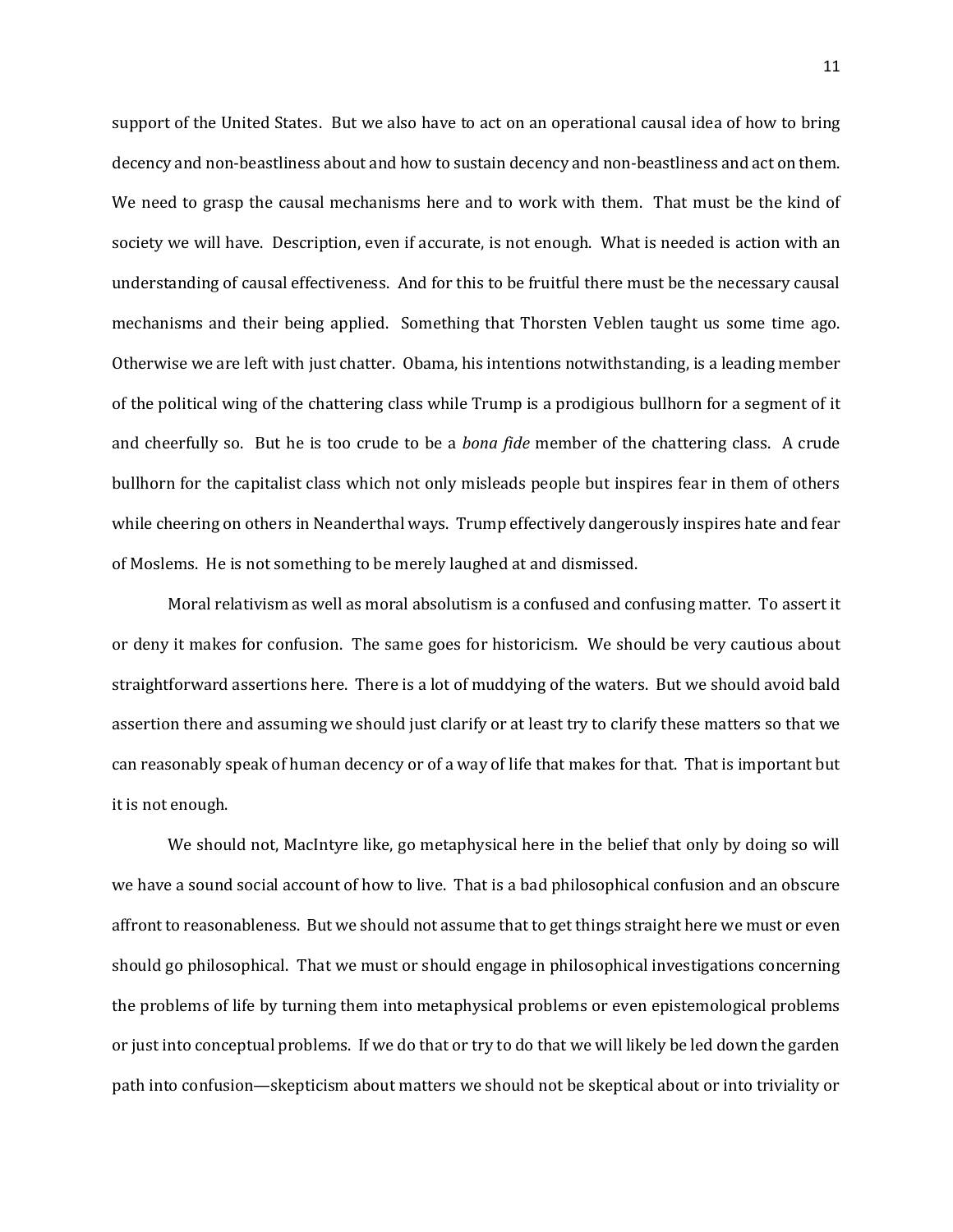obscurantism or both. When we read or hear, for example, as cold weather sets in, of refugees fleeing from the war in Syria desperately trying to make the short trip from Turkey to Greece in rubber rafts, sometimes dying or nearly so and cold and without food and even sometimes drinking water. They are washed up on Lesbos's shore. We know without philosophy that they have not been treated decently. Indeed, their lives previous to their trip across the sea from Turkey have been terrible. And from the smugglers who placed them in rubber rafts for the crossings they have not been treated decently. Indeed they have been treated indecently. The people seeking refuge understood all this and chose it in their desperate attempt to escape still worse conditions in Syria. They are harshly pushed up against the wall. Their lives have been a horror because of the deliberate but still avoidable actions of others or sometimes partly because of their own actions. In any event, they are refugees desperately trying to escape intolerable conditions in Syria. This, of course, is not the fault of the people of Lesbos but of a result of the actions of the Syrian government and of *some* people set against it as well as some people in support of it. It is not due to philosophy and these conditions will not be resolved by philosophy or rectified by philosophical reasoning or clarification. Rectification or even understanding here will not be achieved by philosophical reasoning nor by actions rooted in philosophical reasoning. Nor will it be helped by them. It is not a matter for philosophical investigation. Rather, it is empirically evident, as well as morally evident, that these people have been treated badly and that their lives are miserable. Neither Putin nor Bashar Al-Assad need philosophical training to be able to know that that is evil. Though they don't acknowledge that. They can have philosophy seminars and be no better off. Nor can any philosophy establish that what they are doing here is morally acceptable or gainsay the judgment that it is not. Those empirical facts speak for themselves. We don't need any philosophy to tell us that there is evil here as we don't need philosophy to know the evil of those that were the murderers in Paris that left 129 dead and many others critically wounded. Or what went on in the capital of Burkina Faso. There, as in Paris, we have gross indecency and more. We have no need of a philosophical account to know that it is plainly a